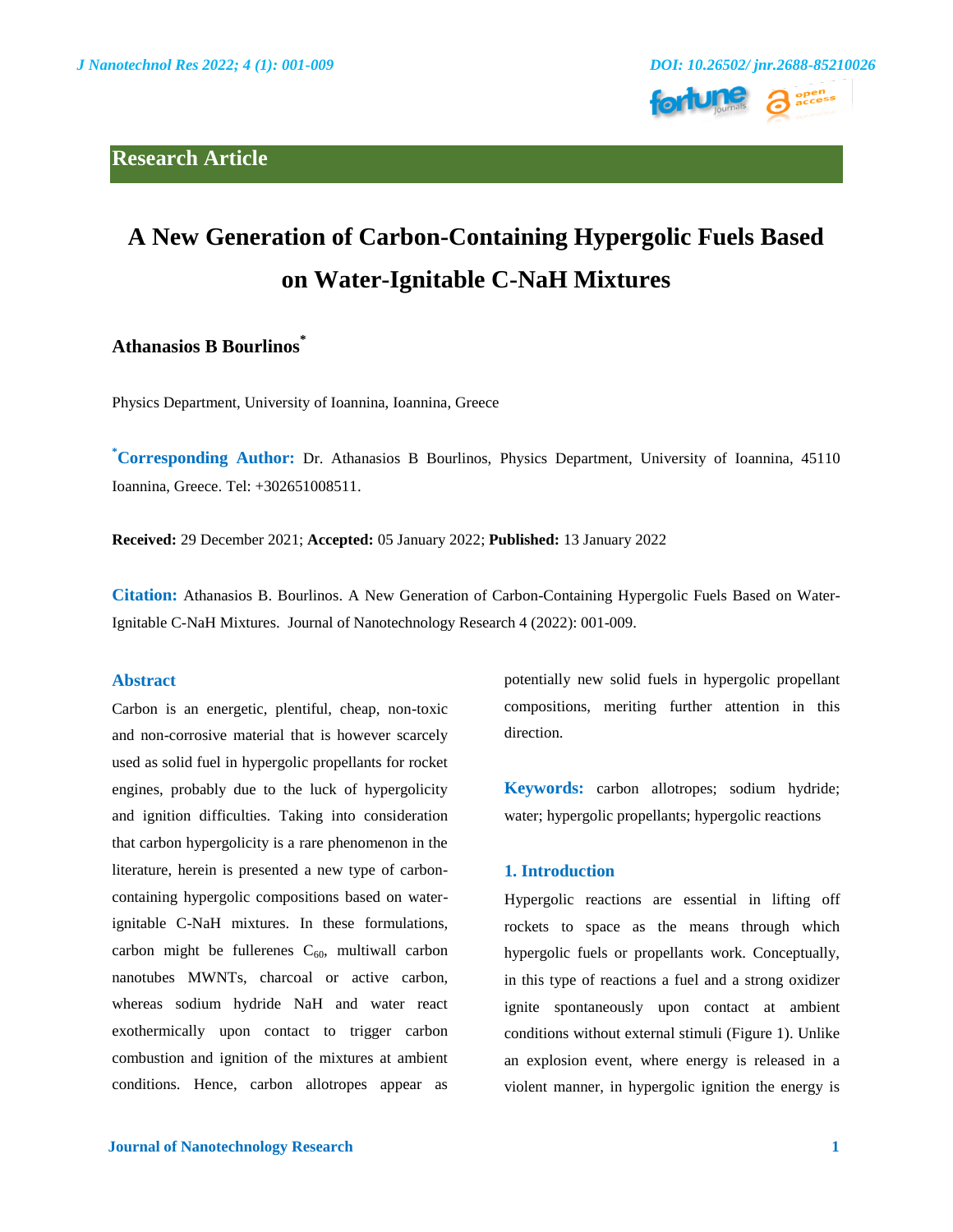released in a smooth and continuous manner, provided that the involved reagents are slowly mixed

> 1 atm, 25 °C **STRONG OXIDIZER FUEL IGNITION**

together.

**Figure 1:** Schematic representation of hypergolic reactions. This type of reactions is fast and spontaneous at ambient conditions.

An example refers to the aniline-fuming nitric acid  $HNO<sub>3</sub>$  hypergolic pair shown in Figure 2, which was used in 40's to launch rocket WAC Corporal. Aniline and fuming nitric acid HNO3 react exothermically upon contact at ambient conditions as following:

$$
5 C_6H_5NH_2 + 31 HNO_3 \rightarrow 30 CO_2 + 18 N_2 + 33 H_2O
$$
  
(1)

Where  $HNO<sub>3</sub>$  serves as the source of  $O<sub>2</sub>$  for the exothermic combustion of aniline  $(\Delta H \le 0)$ . Likewise the exothermic decomposition of explosives, the formation of  $N_2$  with a strong triple bond (940 kJ mol<sup>-1</sup>) additionally favors the exothermic character of the reaction. At the same time, the release of gases secures a positive entropy change as moving from the

liquid reactants to the gaseous products ( $\Delta S > 0$ ). Based on the thermodynamic definition of a reaction's free energy change ( $\Delta G = \Delta H - T \Delta S$ ) and the algebraic signs of  $\Delta H$  and  $\Delta S$ , we conclude  $\Delta G$  < 0, i.e., hypergolic reactions are thermodynamically spontaneous at ambient conditions. On the other hand, the reaction proceeds instantaneously as a result of zero spin change upon moving from reactants to products [e.g., reactants and products in equation (1) are all diamagnetic species having zero spin]. Such reactions are spin allowed and therefore associated with a small activation energy  $E_a$  and fast kinetics. What's more, the high concentration of the reactants may also contribute to a fast reaction rate.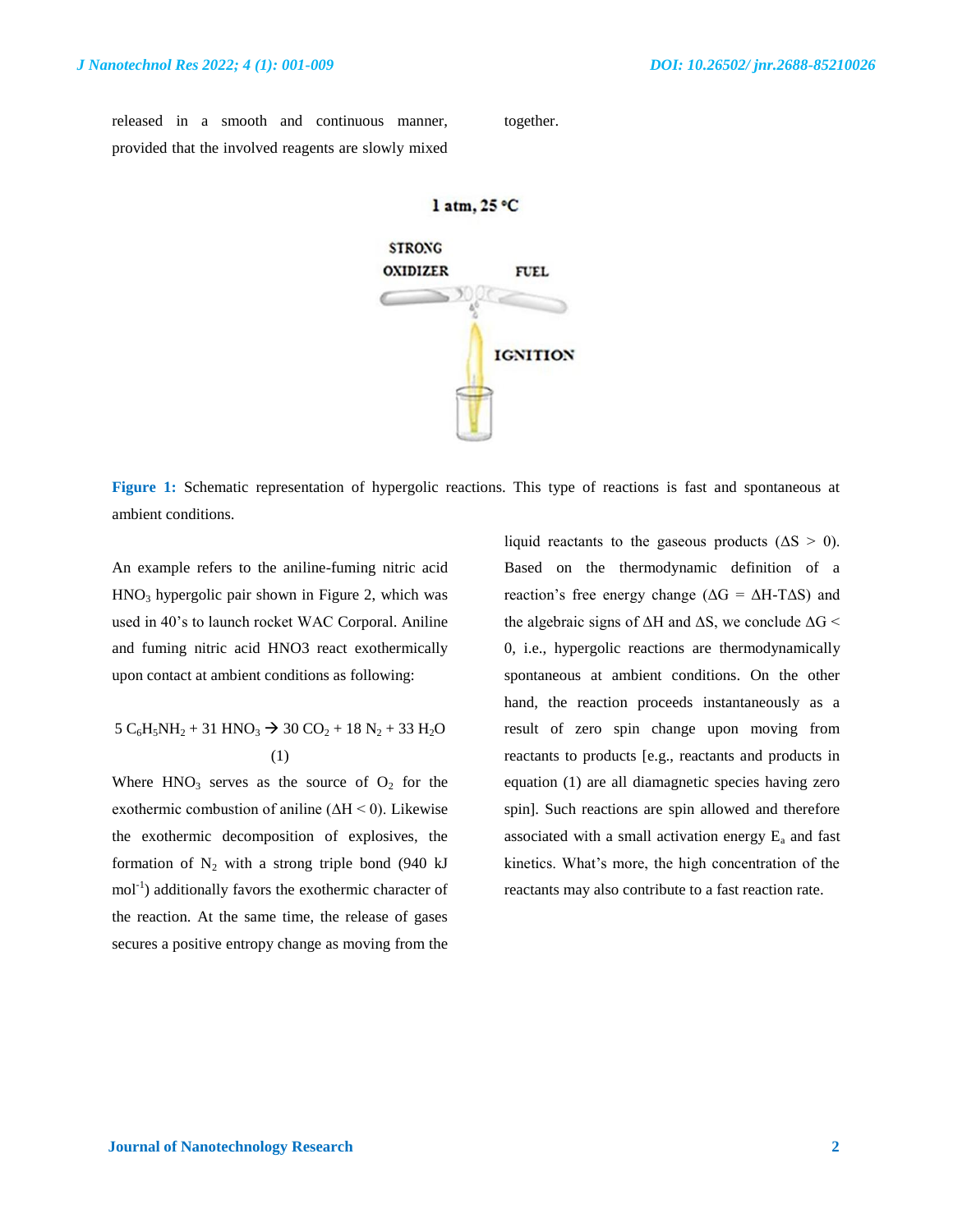

**Figure 2:** Dropwise addition of fuming nitric acid HNO<sub>3</sub> into aniline instantly triggers ignition of the hypergolic mixture inside the "rocket" test tube.

In most hypergolic propellant compositions, hydrazine derivatives, heterocyclics, long-chain aliphatics, N-alkyl diamines, aromatics, sugars, ionic liquids, metal-organic frameworks (MOFs) and metal powders (Al, Mg) play the role of fuel, whereas fuming nitric acid  $HNO<sub>3</sub>$ ,  $N<sub>2</sub>O<sub>4</sub>$ ,  $NH<sub>4</sub>ClO<sub>4</sub>$  (AP),  $KClO<sub>3</sub>$ , dry ice  $CO<sub>2</sub>$ , concentrated  $H<sub>2</sub>O<sub>2</sub>$  and  $Na<sub>2</sub>O<sub>2</sub>$ the role of strong oxidizer [1-12]. It is surprising though that combustible carbon with a relatively high energy value of *ca*. 30 kJ  $g^{-1}$  is hardly incorporated in hypergolic mixtures as solid fuel [13]. Actually, carbon hypergolicity is quite rare in the literature limiting to very few cases. First, activated charcoal has been reported to ignite upon contact with  $Na<sub>2</sub>O<sub>2</sub>$ in the presence of a small amount of water (see *Bretherick's Handbook of Reactive Chemical Hazards*). Second, fullerenes and  $Na<sub>2</sub>O<sub>2</sub>$  have been shown to ignite upon mechanochemical mixing of the two reagents [14]. Third, carbon fine dust has been known to be explosive in air under certain circumstances [15]. Fourth, coal ignites and burns upon contact with  $F_2$  gas at ambient conditions [16]. Fifth, flash ignition of carbon nanotubes provides another interesting example of carbon hypergolicity [17]. And sixth, we should not forget to mention the myth of "pyrophoric carbon" [18], i.e., a selfignitable form of carbon obtained from mild pyrolysis of cut herbage at  $250-300$  °C. In all the above-mentioned cases, carbon ignition takes place spontaneously at ambient conditions without external stimuli. Although carbon is a plentiful, low-cost, noncorrosive and non-toxic high energy material, its application as solid fuel in rocket engines has remained largely unexplored. This could be partly ascribed to the fact that elemental carbon is difficult to ignite at ambient conditions without external stimuli, requiring very strong yet highly toxic and corrosive oxidizers, such as fluorine gas.

Herein we present some preliminary results regarding carbon hypergolicity in the presence of sodium hydride NaH and water, the latter two reacting exothermically upon contact to trigger carbon combustion at ambient conditions. All the components in the mixture are more abundant, cheaper and less hazardous than those employed in conventional hypergolic fuels. For instance, the ionic liquids and MOFs mentioned earlier are relatively scarce and expensive materials, while fuming nitric acid  $HNO<sub>3</sub>$  and concentrated  $H<sub>2</sub>O<sub>2</sub>$  are highly corrosive and explosive reagents. For making the water-ignitable C-NaH mixtures, sodium hydride was merely mixed with sought-after graphene allotropes,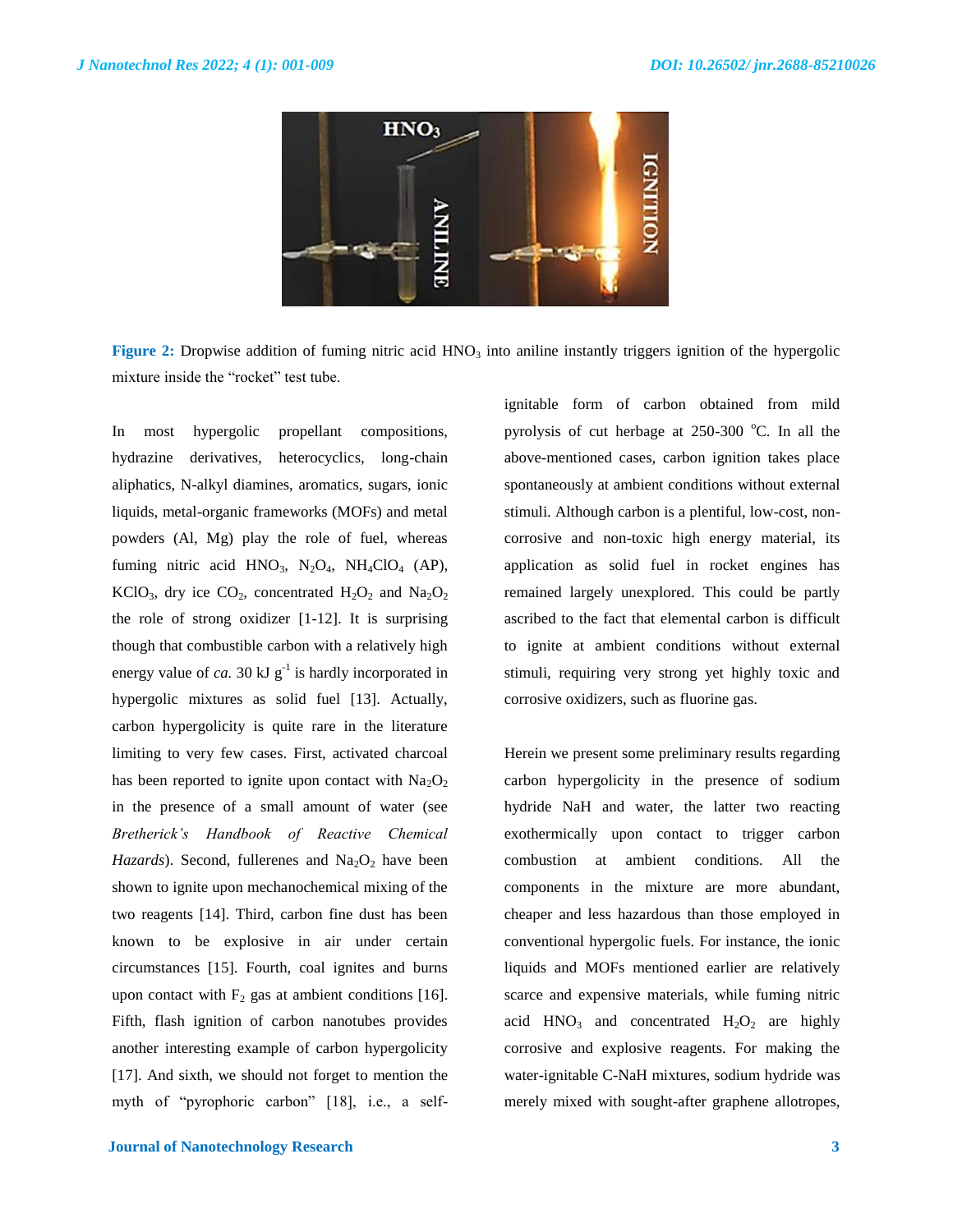such as fullerenes  $C_{60}$  and multiwall carbon nanotubes MWNTs, as well as, with common types of amorphous carbons, such as charcoal and active carbon, followed by ignition of the mixtures with water. The present water-ignitable C-NaH mixtures may pave the way towards the advancement of new generation hypergolic propellants based on energetic carbon allotrope compositions.

#### **2. Materials and Methods**

Fullerenes  $C_{60}$ , multiwall carbon nanotubes MWNTs, active carbon and sodium hydride NaH (dry, 90 %) were purchased from Aldrich whereas charcoal from Merck. All samples were in powder form (Figure 3). De-ionized water was used for the ignition of the C-NaH mixtures. For safety reasons, all experiments were conducted in a fume hood using Pyrex glass test tubes 1.6 cm x 16 cm and small amounts of reagents. Each C-NaH mixture was made by mechanically mixing 110 mg of carbon (250 mg in the case of fullerenes  $C_{60}$ ) with 530 mg NaH in a glass test tube. Following, the mixtures were ignited in a fume hood by the dropwise addition of 1 mL de-ionized water (1 drop per second). Direct addition of water into a C-NaH mixture results in violent ignition and hence should be avoided.



**Figure 3:** Carbon materials used in the water-ignitable C-NaH mixtures: fullerenes C<sub>60</sub>, multiwall carbon nanotubes MWNTs, charcoal and active carbon. The grey powder on the right is sodium hydride.

#### **3. Results and Discussion**

The dropwise addition of water into a test tube containing the C-NaH mixture (C: fullerenes  $C_{60}$ , multiwall carbon nanotubes MWNTs, charcoal or active carbon) triggered a fast and bright ignition

with bursts of yellow flames as shown in Figure 4 (the yellow color of the flames stems from sodium ions). Ignition was smooth and continuous for multiwall carbon nanotubes MWNTs and active carbon but more abrupt for fullerenes  $C_{60}$  and charcoal.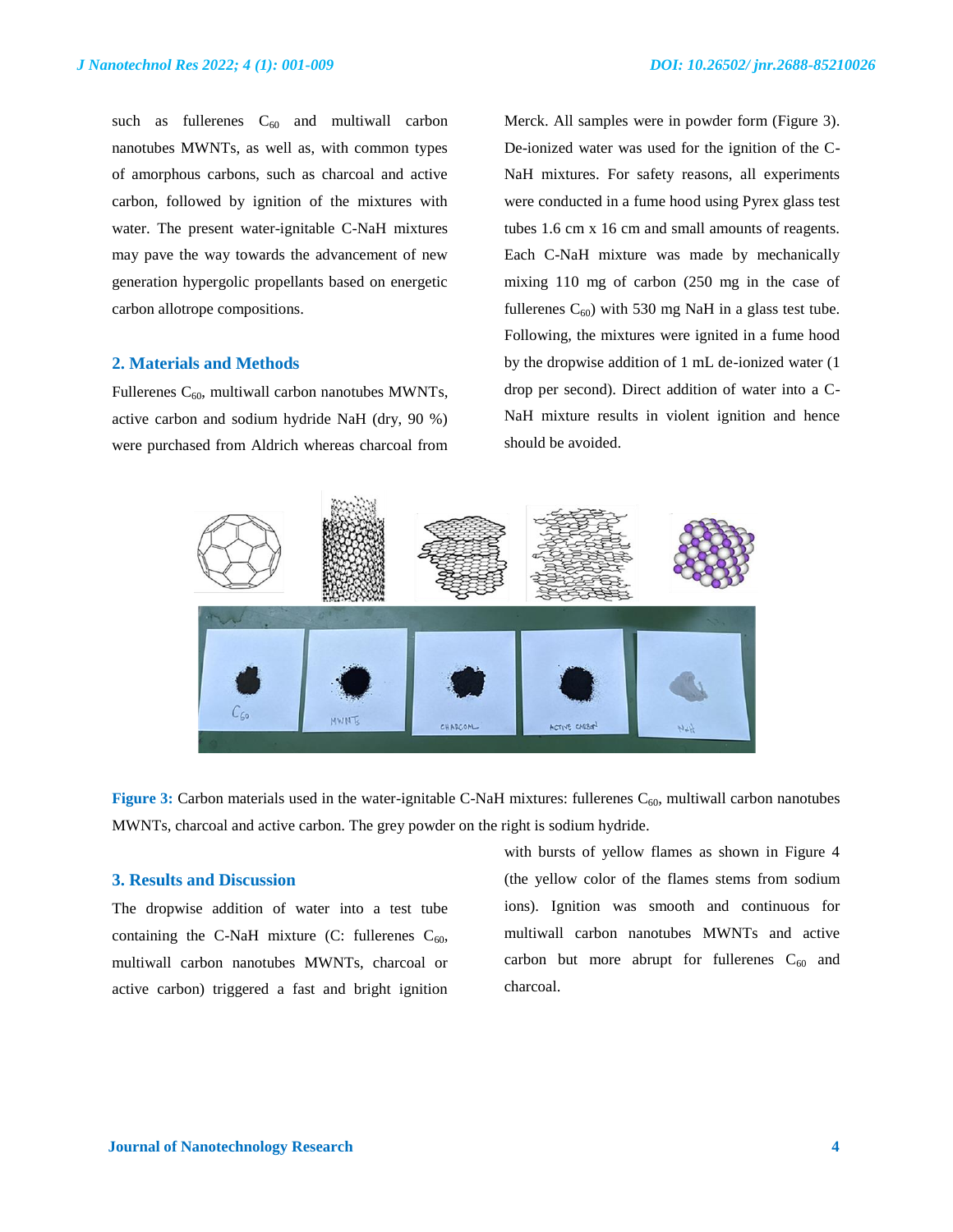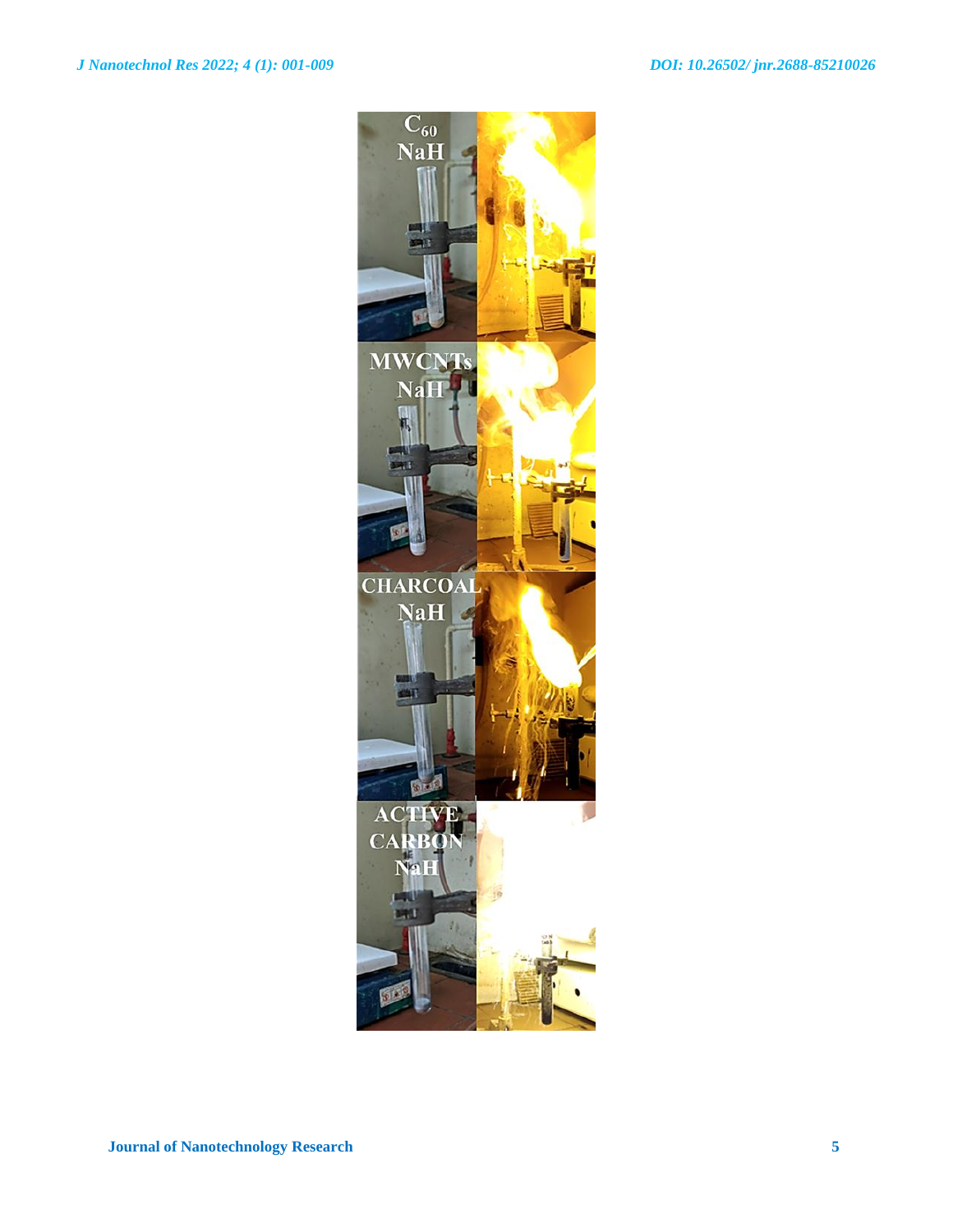**Figure 4:** Dropwise addition of water into a test tube containing a mixture of carbon (C<sub>60</sub>, MWNTs, charcoal or active carbon) and sodium hydride (left column) triggered a fast and bright ignition with bursts of yellow flames (right column).

In a blank experiment, the dropwise addition of 1 mL deionized water (1 drop per second) into a test tube (1.6 cm x 16 cm) containing 530 mg NaH (without carbon) gave a strongly exothermic reaction without ignition (Figure 5). After reaction completion and dissolution of the hydride solid, a hot concentrated aqueous solution of NaOH was obtained. On the other hand, carbon materials such as detonation nanodiamonds, graphite and carbon fibers gave no

ignition in the presence of NaH and water under identical conditions. Based on literature data on the Thermal Gravimetric Analysis (TGA) profiles under air of the studied carbons, such disparity could be ascribed to the fact that air-combustion of fullerenes  $C_{60}$ , multiwall carbon nanotubes MWNTs, charcoal and active carbon generally commences below 500  $\rm{^{\circ}C}$  [19-21], whereas that of nanodiamonds, graphite and carbon fibers above 500  $^{\circ}$ C [22-24], meaning that ignition of the former is easier than that of the latter.



**Figure 5:** In a blank experiment, the dropwise addition of water into a test tube containing NaH (without carbon) triggered a strongly exothermic reaction without ignition.

The following set of reactions concurrently occurs during ignition of the C-NaH mixture by water:

$$
NaH + H2O \rightarrow NaOH + H2 (2)
$$
  
\n
$$
H2 + \frac{1}{2}O2 \rightarrow H2O (3)
$$
  
\n
$$
C + O2 \rightarrow CO2 (4)
$$
  
\n
$$
CO2 + 2 NaOH \rightarrow Na2CO3 + H2O (5)
$$

By multiplying (2) and (3) with two and algebraically adding equations (2)-(5), the following neat reaction is obtained:

$$
C + 2 \text{ NaH} + 2 \text{ O}_2 \rightarrow \text{Na}_2\text{CO}_3 + \text{H}_2\text{O} \ (6)
$$

, for which  $\Delta H = -1260$  kJ,  $\Delta S = -0.156$  kJ/K and  $\Delta G$  $= -1214$  kJ (1 atm, 298 K) (i.e., the reaction is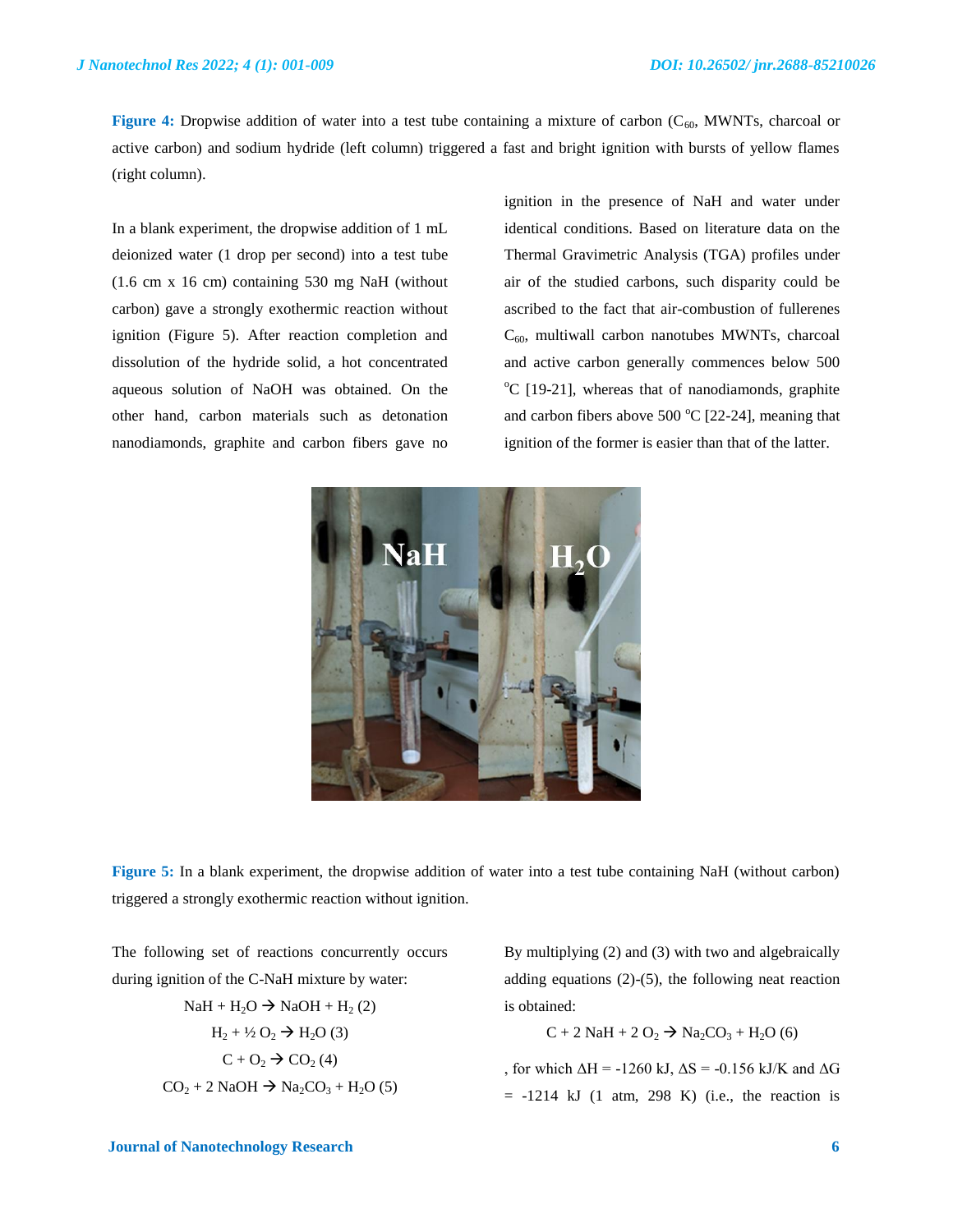exothermic and spontaneous at ambient conditions in spite of the negative sign of  $\Delta S$ ). Simultaneously, under the extreme ignition conditions, diamagnetic singlet  $O_2$  is expected to actively involved in equation (6) [25,26], thus reducing the activation energy  $E_a$  of the spin-allowed reaction as moving from diamagnetic reactants to diamagnetic products. Moreover, water is consumed and formed according to equations (2) and (3), while at the same time appears as product but not reactant in equation (6). Therefore it is likely that water acts as an autocatalyst, thus further decreasing the activation energy  $E_a$  of the reaction. The use of water as an ignition catalyst is not new in the literature, with typical examples including the water-ignitable  $AI-I_2$ mixture, the flash reaction  $(Mg-AgNO_3)$  and the "Negative X" agent  $(Zn-NH_4NO_3-NaCl)$ . Lastly, it is interesting to note that the released  $CO<sub>2</sub>$  gas in the above set of reactions is finally converted into  $Na<sub>2</sub>CO<sub>3</sub>$ , thus presenting another advantage of the water-ignitable C-NaH system in reducing greenhouse emissions.

#### **4. Conclusions**

A new generation of carbon-containing hypergolic fuels has been presented based on water-ignitable C-NaH mixtures (C: fullerenes  $C_{60}$ , multiwall carbon nanotubes MWNTs, charcoal, active carbon). Such a hypergolic pair uniquely combines high energy value, low-toxicity, low corrosiveness and low-cost carbon allotropes with sodium hydride, giving fast and spontaneous ignitions at ambient conditions by the dropwise addition of water catalyst, and producing fewer  $CO<sub>2</sub>$  emissions due to conversion of the greenhouse gas into  $Na<sub>2</sub>CO<sub>3</sub>$ . Since carbon hypergolicity is a rare phenomenon in the literature, these findings serve as a proof-of-concept that could stimulate further research in developing a larger series of carbon-based hypergolic compositions for rocket engines. As a future outlook, coal, hydroxylated fullerenes, graphite oxide, fluorinated graphite, single-walled carbon nanotubes, carbon nanofibers and carbon dots are some additional examples of carbon materials that could be successfully tested in this context.

#### **Conflict of interest**

The author declared that he has no conflicts of interest to this work.

#### **References**

- 1. Rastogi RP, Munjal NL. Mechanism and kinetics of pre-ignition reactions: part Ianiline-red fuming nitric acid propellants. Indian J Chem 4 (1966): 463-468.
- 2. Munjal NL. Ignition catalysts for furfuryl alcohol-red fuming nitric acid bipropellant. AIAA J 8 (1970): 980-981.
- 3. Gune SG, Kulkarni SG, Panda SP. Synergistic hypergolic ignition of solid substituted anilines mixed with magnesium powder and red fuming nitric acid. Combust. Flame 61 (1985): 189-193.
- 4. Schneider S, Hawkins T, Rosander M, et al. Ionic liquids as hypergolic fuels. Energy Fuels 22 (2008): 2871-2872.
- 5. Kulkarni SG, Bagalkote VS, Patil SS, et al. Theoretical evaluation and experimental validation of performance parameters of new hypergolic liquid fuel blends with red fuming nitric acid as oxidizer. Propellants Explos Pyrotech 34 (2009): 520-525.
- 6. Kulkarni S, Bagalkote V. Studies on preignition reactions of hydrocarbon-based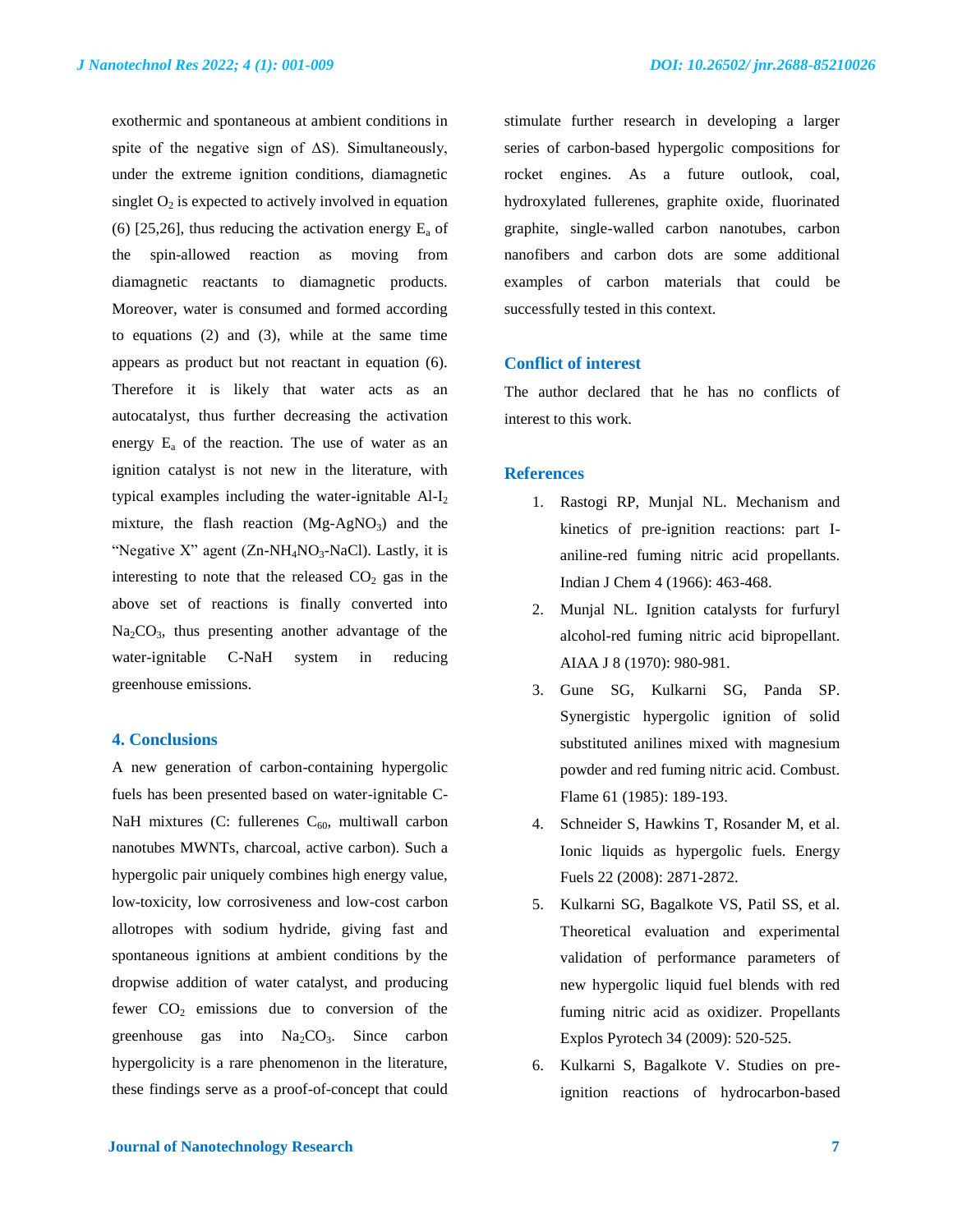rocket fuels hypergolic with red fuming nitric acid as oxidizer. J Energet Mater 28 (2010): 173-188.

- 7. Silva GD, Lha K. Hypergolic systems: a review in patents. J Aerosp Technol Manag 4 (2012): 407-412.
- 8. Bhosale MVK, Kulkarni SG, Kulkarni PS. Ionic liquid and biofuel blend: a low-cost and high performance hypergolic fuel for propulsion application. ChemistrySelect 1 (2016): 1921-1925.
- 9. Titi HM, Marrett JM, Dayaker G, et al. Hypergolic zeolitic imidazolate frameworks (ZIFs) as next-generation solid fuels: unlocking the latent energetic behavior of ZIFs. Sci Adv 5 (2019): 8.
- 10. Yuan WL, Zhang L, Tao G-H, et al. Designing high-performance hypergolic propellants based on materials genome. Sci. Adv 6 (2020): 9.
- 11. Maggi F, Zadra F. Combustion of nanoaluminum and magnesium in fuel-rich propellants. Propellants Explos. Pyrotech 45 (2020): 724-729.
- 12. Xu Y, Wang Y, Zhong Y, et al. High-energy metal-organic frameworks with a dicyanamide linker for hypergolic fuels. Inorg. Chem 60 (2021): 5100-5106.
- 13. Yan Q-L, Gozin M, Zhao FQ, et al. Highly energetic compositions based on functionalized carbon nanomaterials. Nanoscale 8 (2016): 4799-4851.
- 14. Chalmpes N, Spyrou K, Vasilopoulos KC, et al. Hypergolics in carbon nanomaterials synthesis: new paradigms and perspectives. Molecules 25 (2020): 2207.
- 15. Turkevich LA, Fernback J, Dastidar AG, et al. Potential explosion hazard of carbonaceous nanoparticles: screening of allotropes. Combust. Flame 167 (2016): 218-227.
- 16. Huston JL, Scott RG, Studier MH. Reaction of fluorine gas with coal and the aromaticity of coal. Fuel 55 (1976): 281-286.
- 17. Ajayan PM, Terrones M, De La Guardia A, et al. Nanotubes in a flash-ignition and reconstruction, Science 296 (2002): 705.
- 18. Cuzzillo BR, Pagni PJ. The myth of pyrophoric carbon. Fire Saf Sci 6 (2000): 301-312.
- 19. Sabounchei SJ, Hashemi A, Hosseinzadeh M, et al. [60]Fullerene-based Pd(0) complexes of phosphorus ylides as efficient nanocatalyst for homo- and heterogeneous Mizoroki-Heck coupling reactions. Catal Lett 147 (2017): 2319-2331.
- 20. Giraldo LF, Brostow W, Devaux E, et al. Scratch and wear resistance of polyamide 6 reinforced with multiwall carbon nanotubes. J Nanosci Nanotechnol 8 (2008): 1-8.
- 21. Oliveira LCA, Pereira E, Guimaraes IR, et al. Preparation of activated carbons from coffee husks utilizing  $FeCl<sub>3</sub>$  and  $ZnCl<sub>2</sub>$  as activating agents. J. Hazard. Mater 165 (2009): 87-94.
- 22. Laube Ch, Riyad YM, Lotnyk A, et al. Defined functionality and increased luminescence of nanodiamonds for sensing and diagnostic applications by targeted high temperature reactions and electron beam irradiation. Mater Chem Front 1 (2017): 2527-2540.